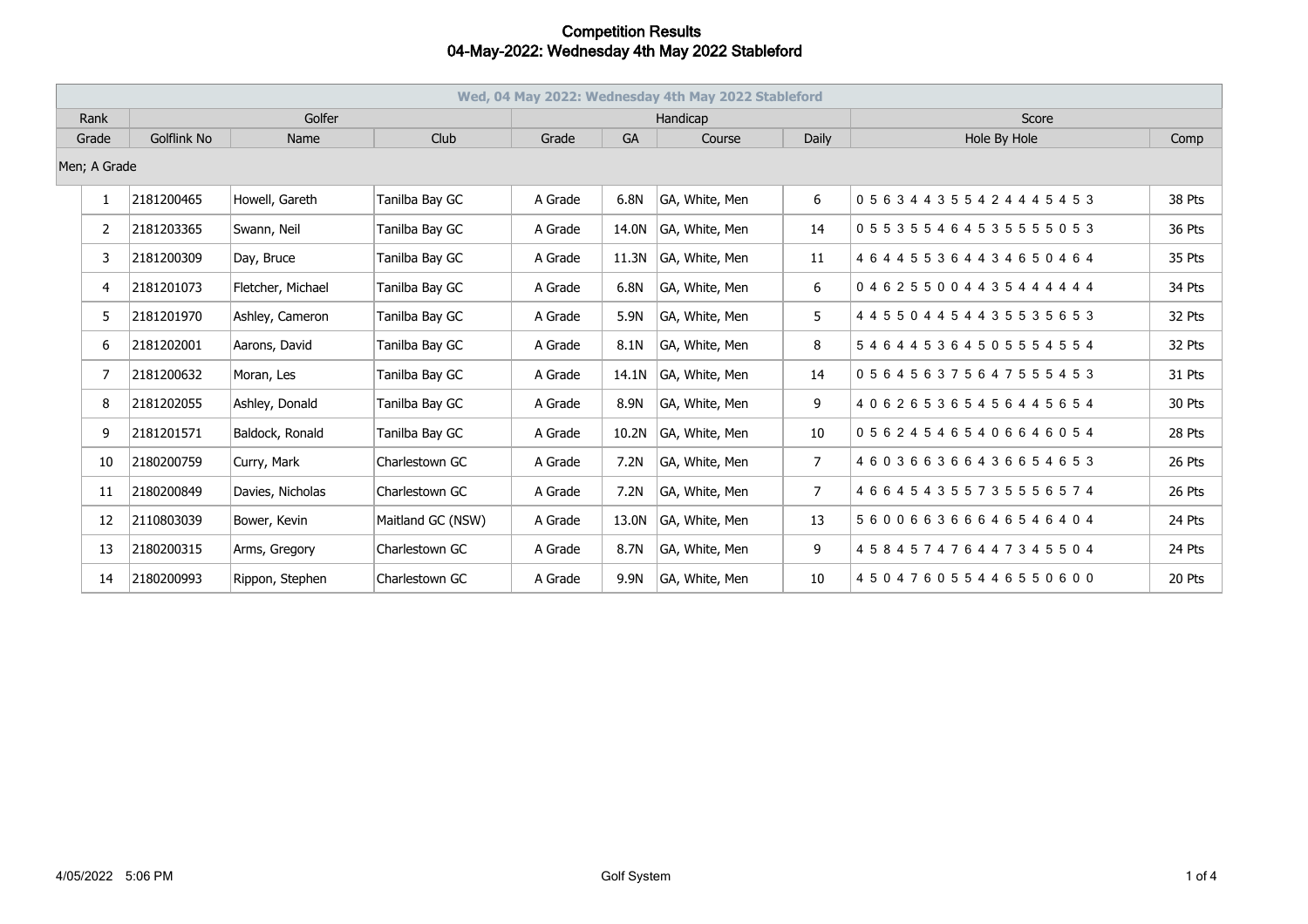| Rank           | Golfer      |                    | Handicap       |                |           |                | Score |                                     |        |  |
|----------------|-------------|--------------------|----------------|----------------|-----------|----------------|-------|-------------------------------------|--------|--|
| Grade          | Golflink No | Name               | Club           | Grade          | <b>GA</b> | Course         | Daily | Hole By Hole                        | Comp   |  |
| Men; B Grade   |             |                    |                |                |           |                |       |                                     |        |  |
| $\mathbf{1}$   | 2181201650  | Chapman, Scott     | Tanilba Bay GC | <b>B</b> Grade | 15.6N     | GA, White, Men | 16    | 4 4 5 4 5 5 4 5 5 6 3 4 5 5 5 5 6 0 | 38 Pts |  |
| $\overline{2}$ | 2181203013  | Cottrell, Brian    | Tanilba Bay GC | <b>B</b> Grade | 20.4N     | GA, White, Men | 21    | 557405374536553600                  | 35 Pts |  |
| 3              | 2181200403  | Hamson, Leslie     | Tanilba Bay GC | <b>B</b> Grade | 20.9N     | GA, White, Men | 22    | 540375403655664755                  | 34 Pts |  |
| 4              | 2181201695  | Patterson, Keith   | Tanilba Bay GC | <b>B</b> Grade | 18.4N     | GA, White, Men | 19    | 060465356630553564                  | 32 Pts |  |
| 5.             | 2181201134  | Osborne, William   | Tanilba Bay GC | <b>B</b> Grade | 21.6N     | GA, White, Men | 23    | 567356406506650563                  | 32 Pts |  |
| 6              | 2181202734  | Langdon, Ian       | Tanilba Bay GC | <b>B</b> Grade | 14.3N     | GA, White, Men | 15    | 547355565626664504                  | 32 Pts |  |
| 7              | 2181201607  | Deegan, Anthony    | Tanilba Bay GC | <b>B</b> Grade | 22.5N     | GA, White, Men | 24    | 675456456657640665                  | 32 Pts |  |
| 8              | 2181200717  | Richards, Philip   | Tanilba Bay GC | <b>B</b> Grade | 15.5N     | GA, White, Men | 16    | 667455465606654553                  | 31 Pts |  |
| 9              | 2181200229  | Geddes, Cecil      | Tanilba Bay GC | <b>B</b> Grade | 31.4N     | GA, White, Men | 33    | 577400585656657774                  | 31 Pts |  |
| 10             | 2181203513  | Williams, Michael  | Tanilba Bay GC | <b>B</b> Grade | 18.5N     | GA, White, Men | 19    | 655456460426556705                  | 31 Pts |  |
| 11             | 2181202596  | Clayton, John      | Tanilba Bay GC | <b>B</b> Grade | 14.9N     | GA, White, Men | 15    | 545400275544400654                  | 31 Pts |  |
| 12             | 2181200108  | Sewell, Noel       | Tanilba Bay GC | <b>B</b> Grade | 27.9N     | GA, White, Men | 29    | 670357487757655503                  | 30 Pts |  |
| 13             | 2181200200  | Van Waard, Richard | Tanilba Bay GC | <b>B</b> Grade | 26.6N     | GA, White, Men | 28    | 557407477646064570                  | 30 Pts |  |
| 14             | 2181200310  | Chapman, Gary      | Tanilba Bay GC | <b>B</b> Grade | 18.0N     | GA, White, Men | 19    | 636400365046665754                  | 30 Pts |  |
| 15             | 2181200469  | Hughes, Arthur     | Tanilba Bay GC | <b>B</b> Grade | 25.8N     | GA, White, Men | 27    | 667470570636565504                  | 29 Pts |  |
| 16             | 2181200537  | Watson, Paul       | Tanilba Bay GC | <b>B</b> Grade | 31.0N     | GA, White, Men | 33    | 778406406658666565                  | 29 Pts |  |
| 17             | 2181203511  | Lilley, Noah       | Tanilba Bay GC | <b>B</b> Grade | 14.3N     | GA, White, Men | 15    | 776546554435505574                  | 29 Pts |  |
| 18             | 2181203455  | Roach, Ian         | Tanilba Bay GC | <b>B</b> Grade | 16.7N     | GA, White, Men | 17    | 4 6 5 4 6 5 0 5 5 0 0 7 5 6 5 5 6 4 | 29 Pts |  |
| 19             | 2181203577  | Grace, Peter       | Tanilba Bay GC | <b>B</b> Grade | 23.2N     | GA, White, Men | 24    | 566466466607460570                  | 29 Pts |  |
| 20             | 2181200211  | Brown, Richard     | Tanilba Bay GC | <b>B</b> Grade | 20.6N     | GA, White, Men | 21    | 467500465550564574                  | 28 Pts |  |
| 21             | 2181200223  | Burkett, Andrew    | Tanilba Bay GC | <b>B</b> Grade | 22.5N     | GA, White, Men | 24    | 050305505540605564                  | 28 Pts |  |
| 22             | 2181201812  | Bevz, Oscar        | Tanilba Bay GC | <b>B</b> Grade | 15.4N     | GA, White, Men | 16    | 506345306006550653                  | 28 Pts |  |
| 23             | 2510900062  | Sutherland, Robert | Viney Creek    | <b>B</b> Grade | 23.1N     | GA, White, Men | 24    | 550007376547550674                  | 27 Pts |  |
| 24             | 2181200609  | Bloxham, Anthony   | Tanilba Bay GC | B Grade        | 26.5N     | GA, White, Men | 28    | 665570586607566674                  | 27 Pts |  |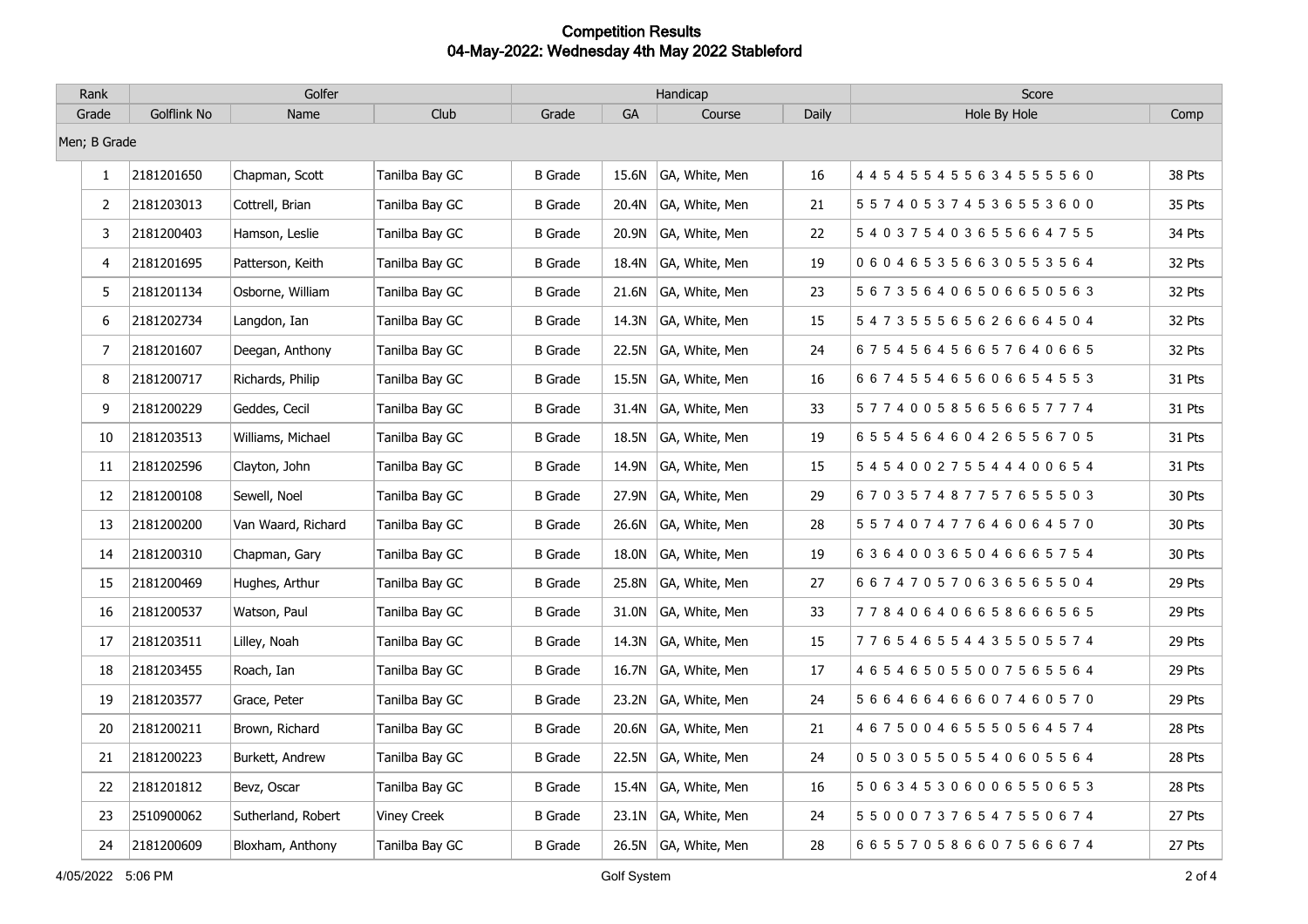| Rank  |    | Golfer      |                 |                   | Handicap       |       |                |       | Score                               |        |
|-------|----|-------------|-----------------|-------------------|----------------|-------|----------------|-------|-------------------------------------|--------|
| Grade |    | Golflink No | Name            | Club              | Grade          | GA    | Course         | Daily | Hole By Hole                        | Comp   |
|       | 25 | 2181200055  | Gresham, John   | Tanilba Bay GC    | <b>B</b> Grade | 20.0N | GA, White, Men | 21    | 660307465557505674                  | 26 Pts |
|       | 26 | 2181201950  | Laing, David    | Tanilba Bay GC    | <b>B</b> Grade | 27.8N | GA, White, Men | 29    | 067307477035706065                  | 25 Pts |
|       |    | 2181202607  | Jamieson, David | Tanilba Bay GC    | <b>B</b> Grade | 18.1N | GA, White, Men | 19    | 656406406540064063                  | 24 Pts |
|       | 28 | 2110803809  | Horn, Darrell   | Maitland GC (NSW) | <b>B</b> Grade | 21.5N | GA, White, Men | 22    | 606476505036764600                  | 23 Pts |
|       | 29 | 2111600130  | Hawes, Stephen  | Paterson GC       | <b>B</b> Grade | 30.5N | GA, White, Men | 32    | 0 6 7 5 6 7 6 0 0 0 4 0 7 7 5 6 0 5 | 20 Pts |